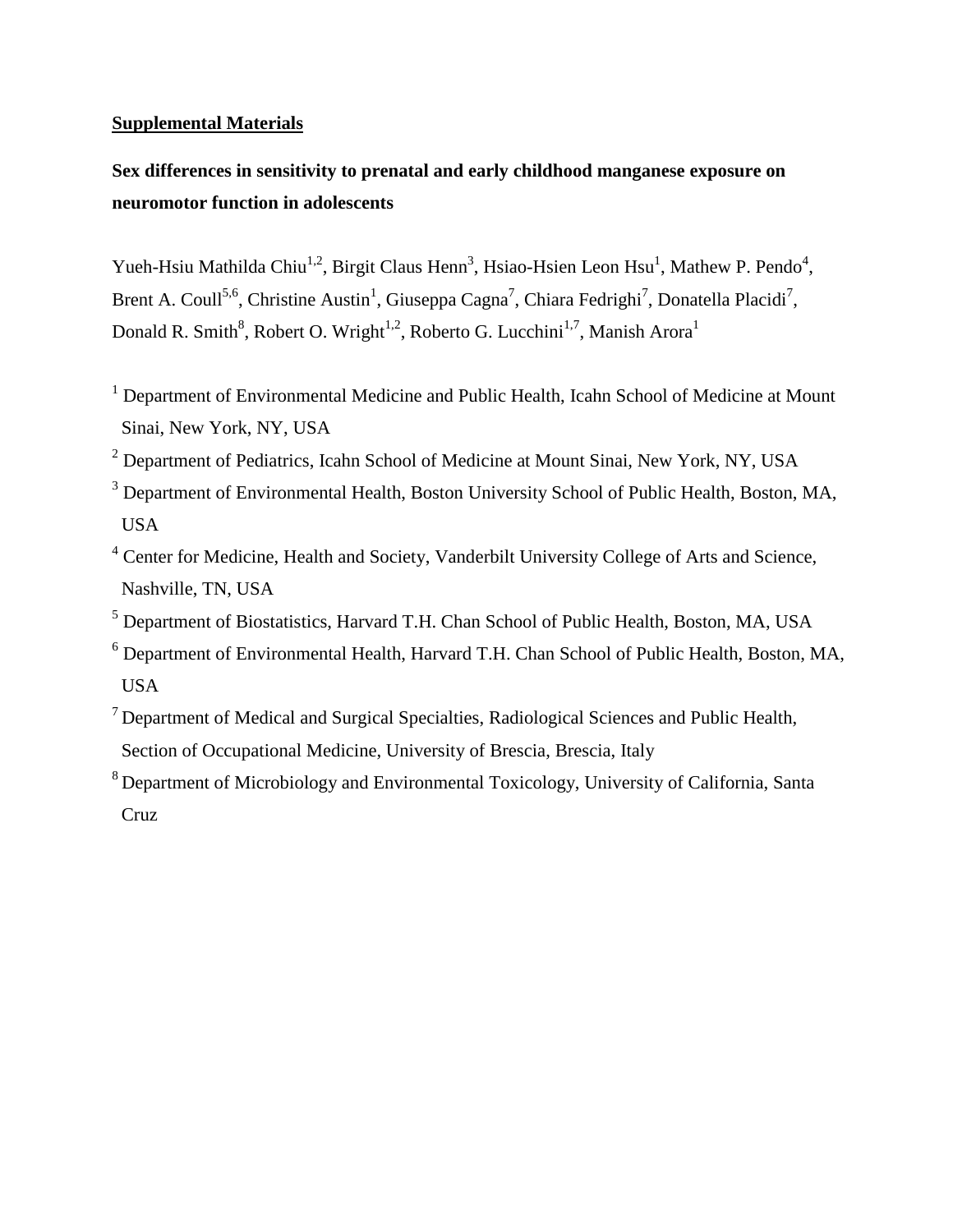## **1. Classifications of Occupations**

Occupations were grouped in three categories, according to a hypothetical ordinal scale that considered criteria of the International Classification, socioeconomic situation of Italy (and in particular of Lombardy Region) and variables like decision latitude and job demand, developed by Cesana et al. [\(Cesana et al. 1995\)](#page-4-0).

The three categories were: low (housewife, skilled/unskilled worker, hospital ancillaries,…) middle (clerical workers, teachers, educators, nurses, shop assistant,…) and high (engineer, entrepreneur, tradesman, craftsman,…).

Since the Cesana model was created in the 90's, we updated the three levels according to the current Italian socio-economic, cultural and work conditions. Criteria followed indications from ISTAT (The Italian National Institute for Statistics) and an agreement between five independent researchers (Table S1).

| <b>Profession</b>          | <b>Level</b> | <b>Profession</b>            | Level        |
|----------------------------|--------------|------------------------------|--------------|
| <b>ACCOUNTANT</b>          | M            | <b>DOMESTIC WORKER</b>       | L            |
| <b>ANCILLARY</b>           | L            | <b>DRIVER</b>                | M            |
| <b>ARCHITECT</b>           | H            | <b>DRIVING INSTRUCTOR</b>    | M            |
| <b>ARTISAN</b>             | M            | <b>EDUCATOR</b>              | M            |
| <b>ARTIST</b>              | L            | <b>ELECTRICIAN</b>           | M            |
| <b>BARMAN</b>              | L            | <b>EMPLOYEE</b>              | M            |
| <b>BIOLOGIST</b>           | M            | <b>ENGINEER</b>              | H            |
| <b>BRICKLAYER</b>          | M            | <b>ENTREPRENEUR</b>          | H            |
| <b>BROKER</b>              | H            | <b>FACTORY WORKER</b>        | L            |
| <b>BUILDER ARTISAN</b>     | M            | <b>FARM ENTREPRENEUR</b>     | H            |
| <b>BUILDING SURVEYOR</b>   | M            | <b>FARM WORKER</b>           | L            |
| <b>BUSINESS CONSULTANT</b> | H            | <b>FARMER</b>                | $\mathbf{M}$ |
| <b>BUTCHER</b>             | M            | <b>FINANCIAL ADVISOR</b>     | $\mathbf{M}$ |
| <b>CAR DRIVER</b>          | M            | <b>FIREMAN</b>               | L            |
| <b>CAR WORKER</b>          | M            | <b>FOREST TECHNICIAN</b>     | M            |
| <b>CARETAKER</b>           | L            | <b>FREELANCER</b>            | M            |
| <b>CARETAKER SCHOOL</b>    | L            | <b>GARDENER</b>              | L            |
| <b>CARPENTER</b>           | M            | <b>GOLDSMITH</b>             | H            |
| <b>CONSULTANT</b>          | M            | <b>HELP COOK</b>             | L            |
| <b>COOK</b>                | M            | <b>HOUSEWIFE</b>             | L            |
| <b>DENTAL TECHNICIAN</b>   | M            | <b>JOURNALIST</b>            | M            |
| <b>DENTIST</b>             | H            | <b>LABORATORY TECHNICIAN</b> | $\mathbf{M}$ |
| <b>DIETICIAN</b>           | M            | <b>LAND SURVEYOR</b>         | M            |
| <b>DOCTOR</b>              | H            | <b>LAWYER</b>                | H            |
| <b>LORRY DRIVER</b>        | M            | <b>SHOP MANAGER</b>          | $\mathbf{M}$ |
| <b>MANAGER</b>             | H            | <b>SMITH</b>                 | M            |
| <b>MECHANIC DESIGNER</b>   | M            | <b>SOCIAL OPERATOR</b>       | L            |

**Table S1.** Professions level after internal agreement (H=high, M=medium, L=low);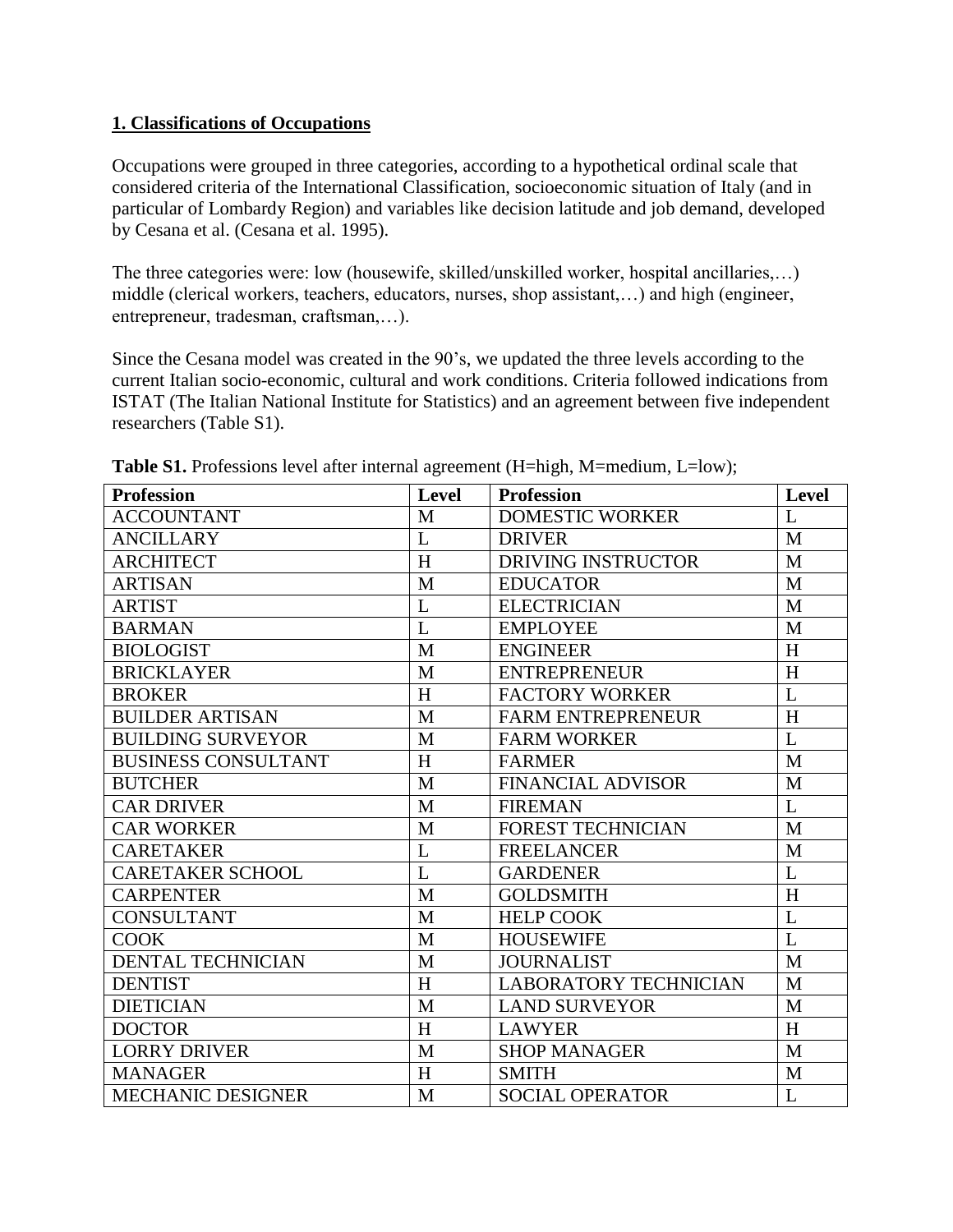| <b>MERCHANDISER</b>         | M | <b>SOLDIER</b>            | M |
|-----------------------------|---|---------------------------|---|
| <b>NURSE</b>                | M | <b>STOREKEEPER</b>        | M |
| <b>PATTERN MAKER</b>        | L | <b>SURVEYOR</b>           | M |
| <b>PAYMASTER</b>            | M | <b>TAILOR</b>             | M |
| <b>PHARMACIST</b>           | H | <b>TEACHER</b>            | M |
| <b>PHYSICIAN</b>            | H | <b>TECHNICAL DESIGNER</b> | M |
| PHYSIOTHERAPIST             | M | <b>SALESMAN</b>           | M |
| <b>POLICEMAN</b>            | M | <b>THERAPIST</b>          | M |
| <b>POSTMAN</b>              | L | <b>TOURIST AGENT</b>      | M |
| <b>POULTRY FARMER</b>       | M | <b>TRADER</b>             | M |
| PREVENTION TECHNICIAN       | M | <b>TRAIN CONDUCTOR</b>    | M |
| PRODUCT MANAGER             | H | <b>UNEMPLOYED</b>         | L |
| <b>PROGRAMMER</b>           | M | <b>VETERINARY</b>         | H |
| RADIOLOGY TECHNICIAN        | M | <b>WAITER</b>             | L |
| <b>RAILWAY WORKER</b>       | M | <b>WORKER</b>             | L |
| <b>RESTORER</b>             | M | <b>SECRETARY</b>          | M |
| <b>RETIRED</b>              | L | <b>SERVICEMAN</b>         | L |
| <b>SALES REPRESENTATIVE</b> | M | <b>SHOP ASSISTANT</b>     |   |

# **2. Socioeconomic Status (SES) Index**

The combination of education and occupation levels was then used to obtain three levels of the socioeconomic (SES) index: low, medium, high (Table S2).

To obtain the final SES index, we combined higher level of education and occupation between mother and father. When mother or father are not economically present (unemployed or deceased) we calculated her/his status as LOW.

| <b>Table S2.</b> SES index as a combination of education and occupation levels |  |  |  |
|--------------------------------------------------------------------------------|--|--|--|
|                                                                                |  |  |  |

| <b>SES INDEX</b> |               | <b>Occupation</b> |               |               |  |  |  |
|------------------|---------------|-------------------|---------------|---------------|--|--|--|
|                  |               | <b>High</b>       | <b>Medium</b> | Low           |  |  |  |
|                  | <b>High</b>   | <i>HIGH</i>       | <i>HIGH</i>   | <b>MEDIUM</b> |  |  |  |
| <b>Education</b> | <b>Medium</b> | <b>HIGH</b>       | <b>MEDIUM</b> | LOW           |  |  |  |
|                  | Low           | <b>MEDIUM</b>     | <b>MEDIUM</b> | LOW           |  |  |  |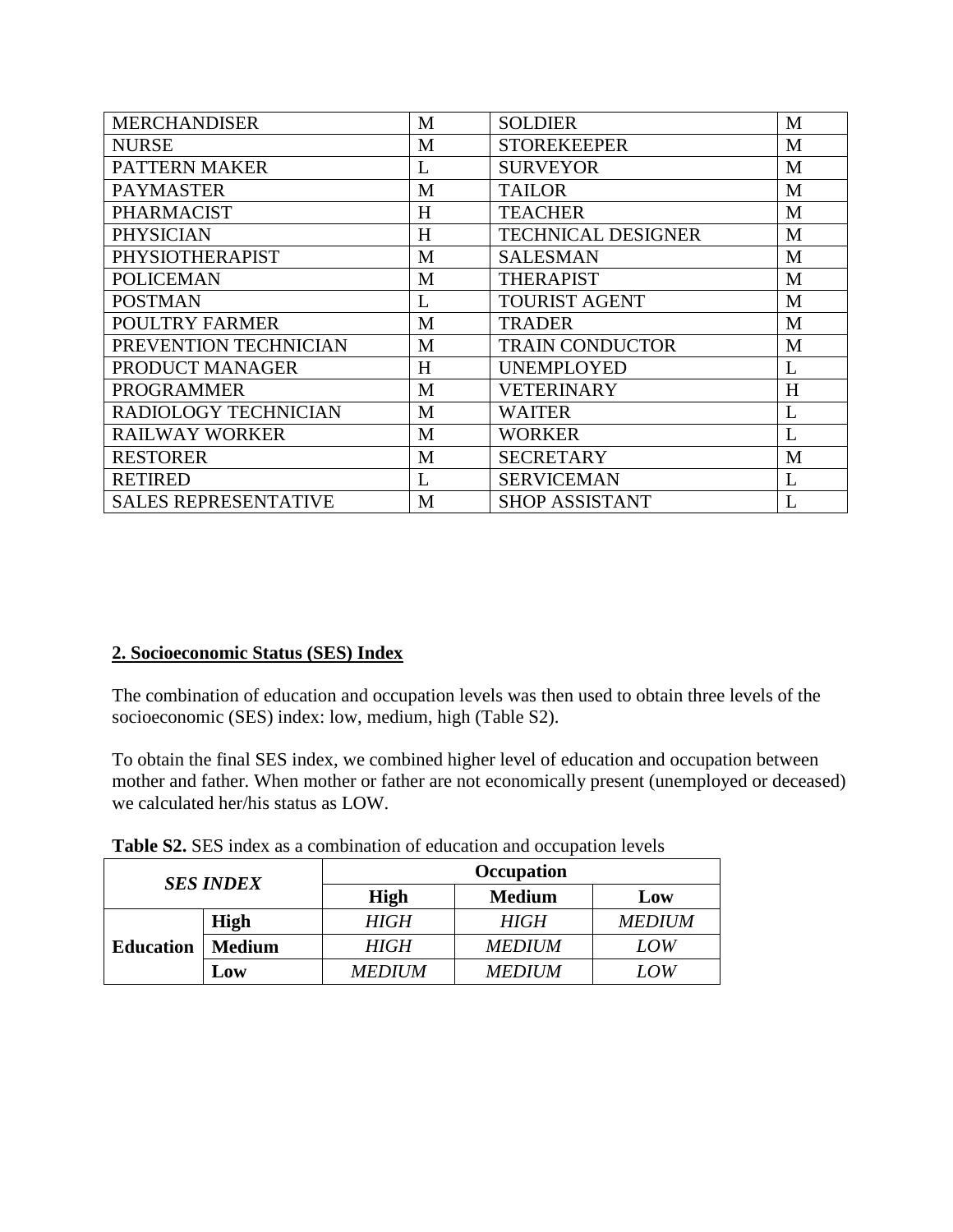#### **3. Sensitivity analyses additionally including Mn levels in the prior time points**

It is possible that for the model examining postnatal Mn exposure and neuromotor outcomes, the prenatal Mn level might be a potential confounder as it is associated with both postnatal Mn and outcome. Similarly, for the model examining effects of childhood cumulative Mn, prenatal Mn and early postnatal Mn might be potential confounders. Of note, as mentioned in the first paragraph of the Results section in the main manuscript, overall there were no correlations among Mn levels in different time periods (i.e., prenatal, early postnatal, cumulative childhood tooth Mn, and concurrent blood Mn at adolescence), except that prenatal Mn was marginally correlated with early postnatal Mn ( $r=0.17$ ,  $p=0.02$ ), indicating that confounding by Mn at other time points is less likely. Nonetheless, we conducted sensitivity analyses additionally including Mn levels from prior time points in the same model, for early postnatal and cumulative childhood models. These results are shown in Table S3 below, which generally yielded similar findings in terms of directions and patterns as seen in the main analyses.

| Opened-eye                           | <b>Boys</b> |      |         |         | <b>Girls</b> | $p$ for |                          |
|--------------------------------------|-------------|------|---------|---------|--------------|---------|--------------------------|
| Sway indices <sup>a</sup>            | β           | s.e. | p-value | ß       | s.e.         | p-value | interaction <sup>b</sup> |
| Early postnatal Mn <sup>c</sup>      |             |      |         |         |              |         |                          |
| Mean sway                            | $-0.44$     | 0.50 | 0.39    | $-0.38$ | 0.44         | 0.39    | 0.61                     |
| Transversal sway                     | $-0.16$     | 0.29 | 0.58    | $-0.30$ | 0.26         | 0.25    | 0.78                     |
| Sagittal sway                        | $-0.39$     | 0.43 | 0.37    | $-0.16$ | 0.39         | 0.68    | 0.53                     |
| Sway area                            | $-0.05$     | 0.18 | 0.76    | $-0.18$ | 0.15         | 0.24    | 0.90                     |
| Sway velocity                        | $-0.57$     | 0.73 | 0.44    | $-0.45$ | 0.66         | 0.50    | 0.59                     |
| Sway intensity                       | $-0.17$     | 0.37 | 0.65    | $-0.29$ | 0.30         | 0.34    | 0.78                     |
| Childhood cumulative Mn <sup>d</sup> |             |      |         |         |              |         |                          |
| Mean sway                            | $-0.72$     | 0.47 | 0.13    | 0.37    | 0.33         | 0.27    | 0.07                     |
| Transversal sway                     | $-0.27$     | 0.28 | 0.33    | $-0.10$ | 0.20         | 0.63    | 0.74                     |
| Sagittal sway                        | $-0.62$     | 0.41 | 0.13    | 0.53    | 0.29         | 0.07    | 0.02                     |
| Sway area                            | $-0.14$     | 0.15 | 0.37    | 0.07    | 0.11         | 0.52    | 0.33                     |
| Sway velocity                        | $-0.35$     | 0.67 | 0.61    | 0.48    | 0.46         | 0.30    | 0.33                     |
| Sway intensity                       | $-0.49$     | 0.35 | 0.17    | 0.05    | 0.21         | 0.80    | 0.24                     |

**Table S3.** Adjusted associations between perinatal Mn exposure and opened-eye body sway: sensitivity analysis additionally adjusting for Mn levels at prior time period(s)

<sup>a</sup> Sway area was ln-transformed to reduce heteroskedasticity

 $b$  p-value for Mn  $\times$  sex interaction term in the interaction models.

 $\epsilon$  Adjusted for children's age, SES index, tooth attrition, and prenatal Mn level; children's sex was also adjusted in the interaction models

<sup>d</sup> Adjusted for children's age, SES index, tooth attrition, prenatal Mn level, and early postnatal Mn level; children's sex was also adjusted in the interaction models